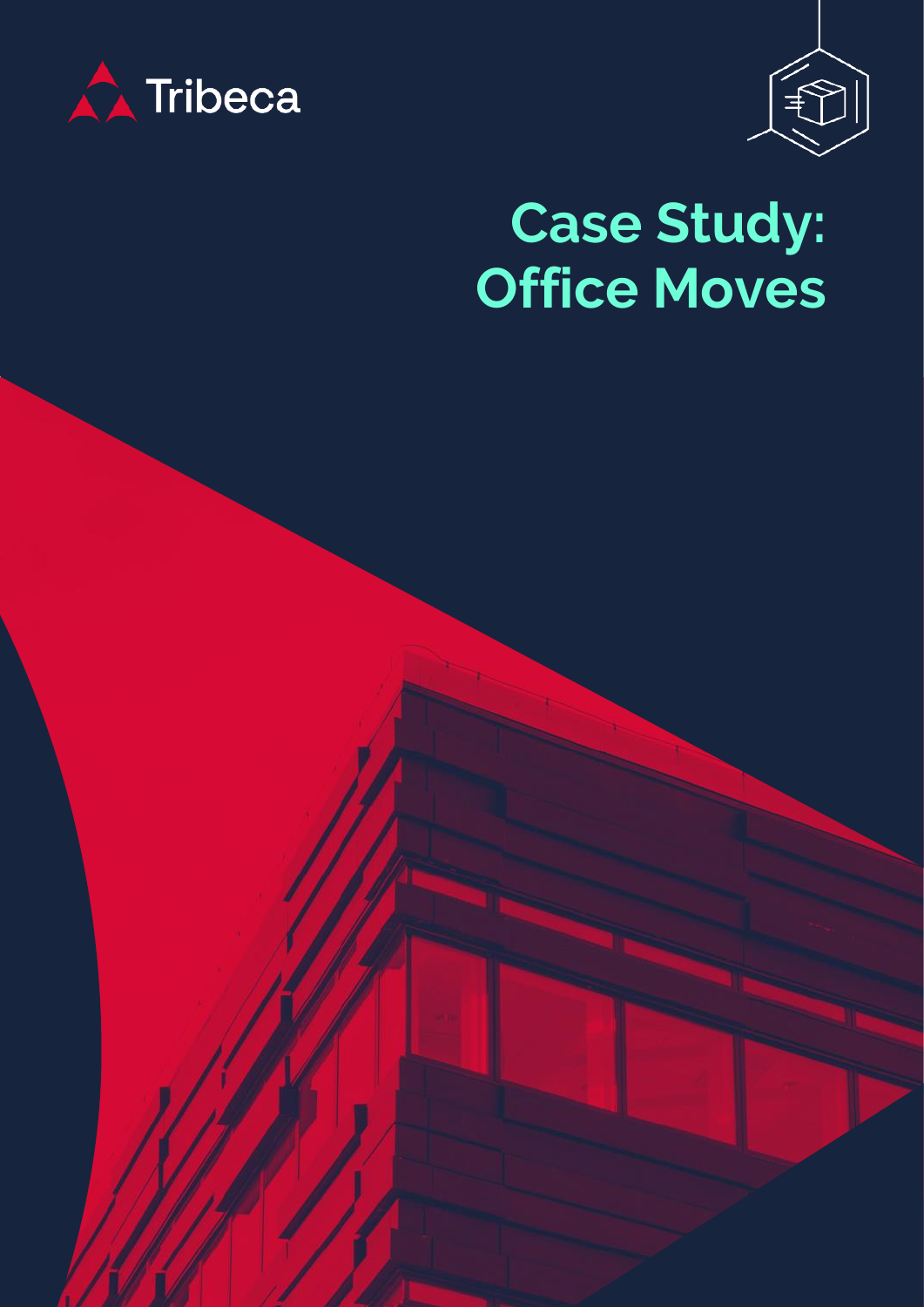#### **The Client**

Founded in the UK in 2007, our client is one of the pioneers of programmatic advertising. Its goal was to revolutionise the industry and connect brands with an audience across devices, at scale.

Growing from a start-up, they now have offices all around the world and became part of the world's largest media investment management operation in 2015. With data at the core, the company's proprietary technology enables multi-platform programmatic solutions and integrates data from the world's leading DSPs, ad servers, viewability and verification partners as well as first and third-party customer data.

### **The Challenge**

Our client's lease was due to expire within two months, therefore they decided to use the opportunity to move to a larger and more modern, purpose-design spaced. To complicate things, the lease for the new premises was withdrawn, meaning that they had to move to a temporary space at short notice, before moving to a newly chosen permanent office.

Recent company expansion meant that the London office move was also seen as an opportunity to review old core equipment and update the network design for its 80+ users. Around the same time, Tribeca also oversaw the planning and execution of the same client's New York office move, which included 25 workstations and the necessary firewalls, switches, patches, and servers.

## **The Solution**

Initially, we moved our client to a temporary Regus office space, using their own network hardware. Tribeca designed and oversaw the preparation and delivery of a brand-new Comms room. As with most dedicated office spaces, a fixed internet connection was required. We arranged for at least two fibre circuits to be installed and have the Comms room and all floors ready for occupation by the time of the office move.

The move was planned to take place over a weekend. Remaining core infrastructure was moved to the new Comms room. Tribeca provided engineers to audit, disassemble, then reassemble workstations as soon as the transportation company delivered the desks and installed them. Tribeca coordinated the logistical planning for the move, ensuring a smooth and cost-effective move.

## **Overall Benefits to Client**

- Network Infrastructure redesigned across multiple floors in line with our client's current and future needs
- New Comms room containing updated and fully redundant hardware
- Detailed project management under tight timescales and a smooth transition between locations